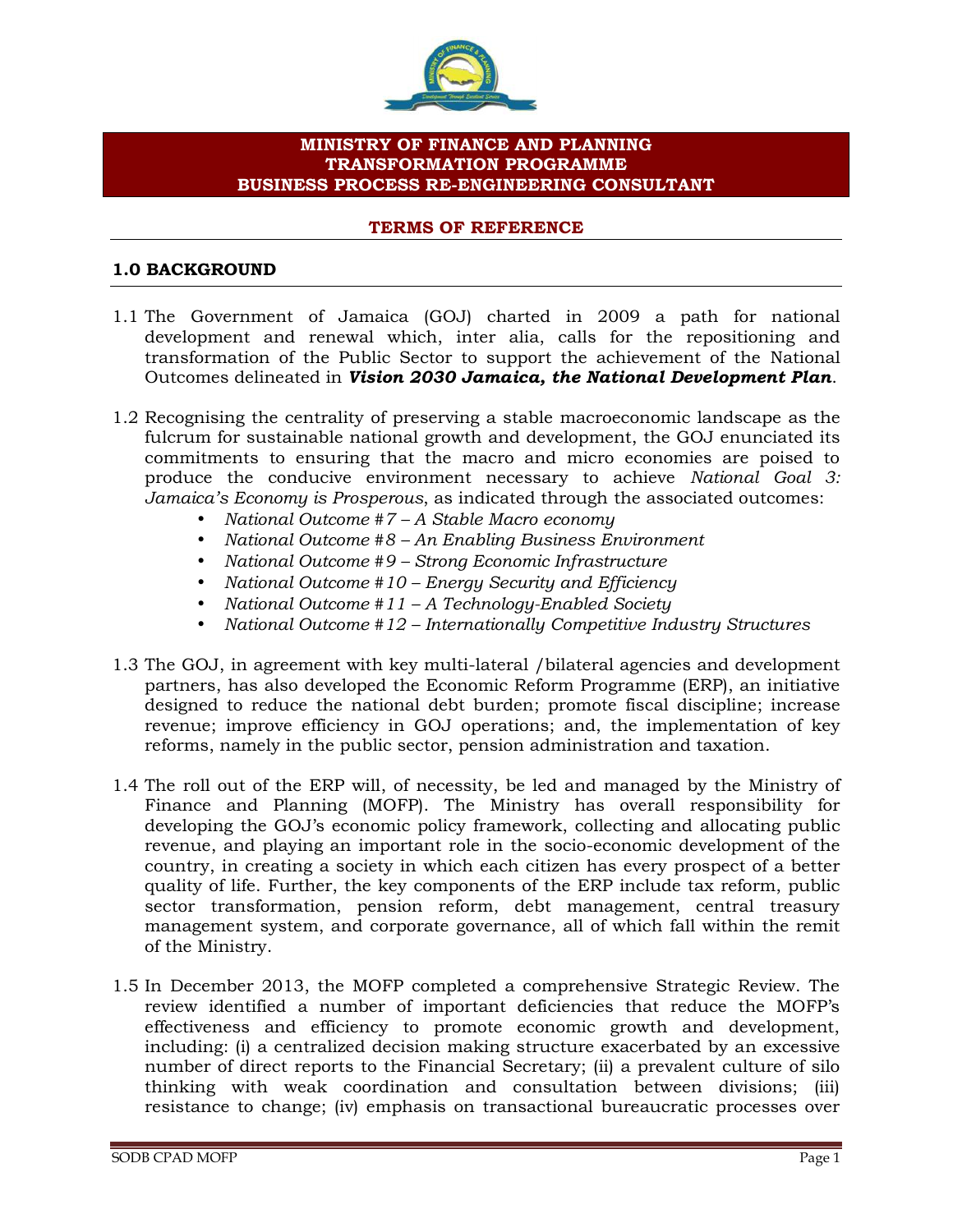policy-making functions, (v) insufficient skills and competencies for required tasks such as economic analysis and forecasting; (vi) prevalence of cumbersome processes; and (vii) unclear roles, duplication of tasks, and functions overlap.

- 1.6 The strategic review also provided a number of recommendations to address these deficiencies and improve the performance of the MOFP including: (i) revision of the vision and mission of the Ministry to focus on the creation of the environment for sustainable growth in Jamaica; (ii) organisational restructuring of the Ministry to better allow for the achievement of the above strategic objectives; and (iii) enhancement of work processes and systems. In addition, recommendations were put forward to address deficiencies identified with regards to: (a) *leadership and accountability*: implement Accountability Framework and increase focus on strategic management activities; (b) *decision-making structures*: reduce bottlenecks and increase responsiveness by reducing the number of reports to the Financial Secretary; (c) *people*: build capacity to ensure that critical activities can be performed; (d) *work processes*: carry out a business process reengineering exercise to eliminate duplications and overlap; and (e) *culture*: reduce degree of "silo mentality" by establishing new units that merge common functions (e.g., monitoring) that are currently duplicated across units.
- 1.7 The MOFP recognizes the need to realign its organisational structure and machinery to improve the efficiency of its operational management and internal processes, and to strengthen its policy-making and implementation capacity. The MOFP therefore must be transformed to better facilitate sustainable growth in the national economy, effective regulation of the country's financial institutions, and the cost-effective delivery of public services. As such, the Ministry has embarked on a three (3) year Transformation Programme.
- 1.8 The objectives of the Transformation Programme are to: (1) make the operations, machinery and internal processes of the MOFP more efficient; (2) improve the development and execution of policy associated with public fiscal management; (3) improve the policy making capacity and, in particular, strengthen institutional arrangements to analyse and formulate economic and fiscal policy; and, (4) develop the relevant organisation structure, culture and accountabilities required for sustained operations of the MOFP and execution of its strategic objectives.
- 1.9 The Transformation Programme has three (3) components that will:
	- 1. Re-organise the Ministry in line with the Value Chain Approach to enable the effecting of core responsibilities that can lead to strategic success;
	- 2. Build capacity within the MOFP to enable the transformation to a High Performing Organisation; and,
	- 3. Develop, implement and sustain supporting change and culture management programmes and initiatives to support renewal across the Ministry.

#### **Component 1 - MOFP Re-organisation**

This component supports the Ministry's organisation restructuring. Main activities include: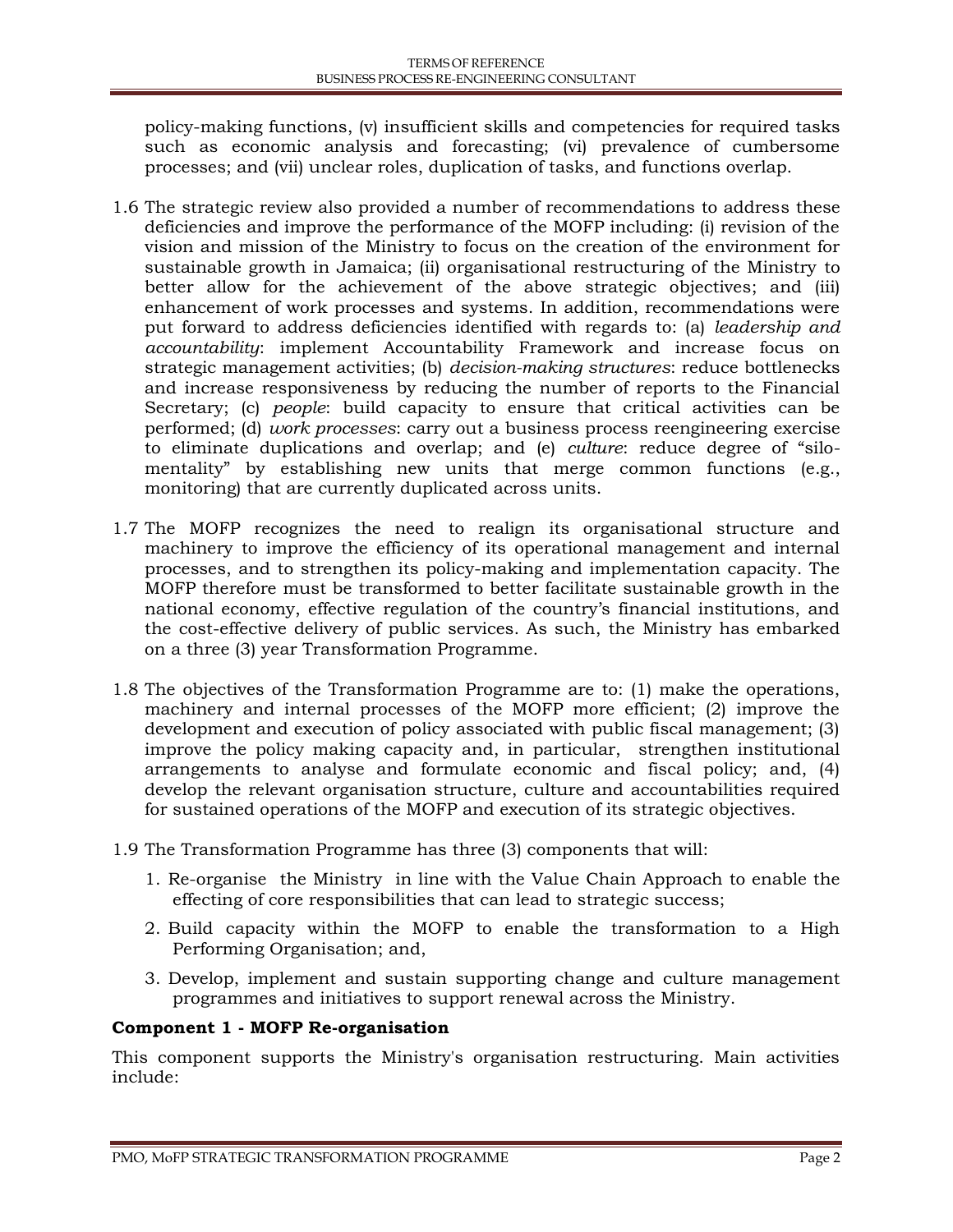- Develop a comprehensive three-year implementation plan for the MOFP Transformation Programme with assigned responsibilities, cost, timelines and milestones;
- Conduct a business process reengineering exercise to eliminate red tape, merge duplicating functions and eliminate redundant and unnecessary ones;
- Definition of functional profiles and job descriptions for the new structure;
- Implementation of HR transition strategy and plan to move MOFP staff from the old structure to the new one;
- Adoption of new MOFP organisation structure (i.e., organisational chart, staffing levels, operating procedures);
- Prepare procedures manuals to support new/improved business processes;
- Conduct space audit to inform the reallocation of staff work space based upon new organisation structure;
- Establish ICT Governance Framework to enhance systems management; and
- Develop Performance Management and Accountability Framework, including the development of Service Level Agreements with clients.

### **Component 2 - MOFP Competencies and Capacities**

This component provides a competency framework along with a robust capacity building programme to address skill and competency gaps. Activities include:

- Design and implement a competency framework for the Ministry;
- Carry out a comprehensive training needs assessment, followed by a training plan based on the needs assessment findings; and,
- Conduct training impact evaluations.

#### **Component 3 - Change Management and Communication**

This component supports the transformation of the Ministry's organisational culture. It should also lead to an improved understanding of the needs and behaviour of employees transitioning within macro-level organisational change and to promote transformation programme activities across the MOFP. This will be executed in collaboration with an external change management consulting firm. Main activities include:

- Design and implement a change management and communication plan to mitigate re-organisation related risks;
- Apply behavioural insights to external business processes;
- Apply behavioural insights to internal business processes as part of the Transformation Programme, focusing on improving staff engagement, productivity and change management;
- Enhance capacity of MOFP staff to respond positively to change;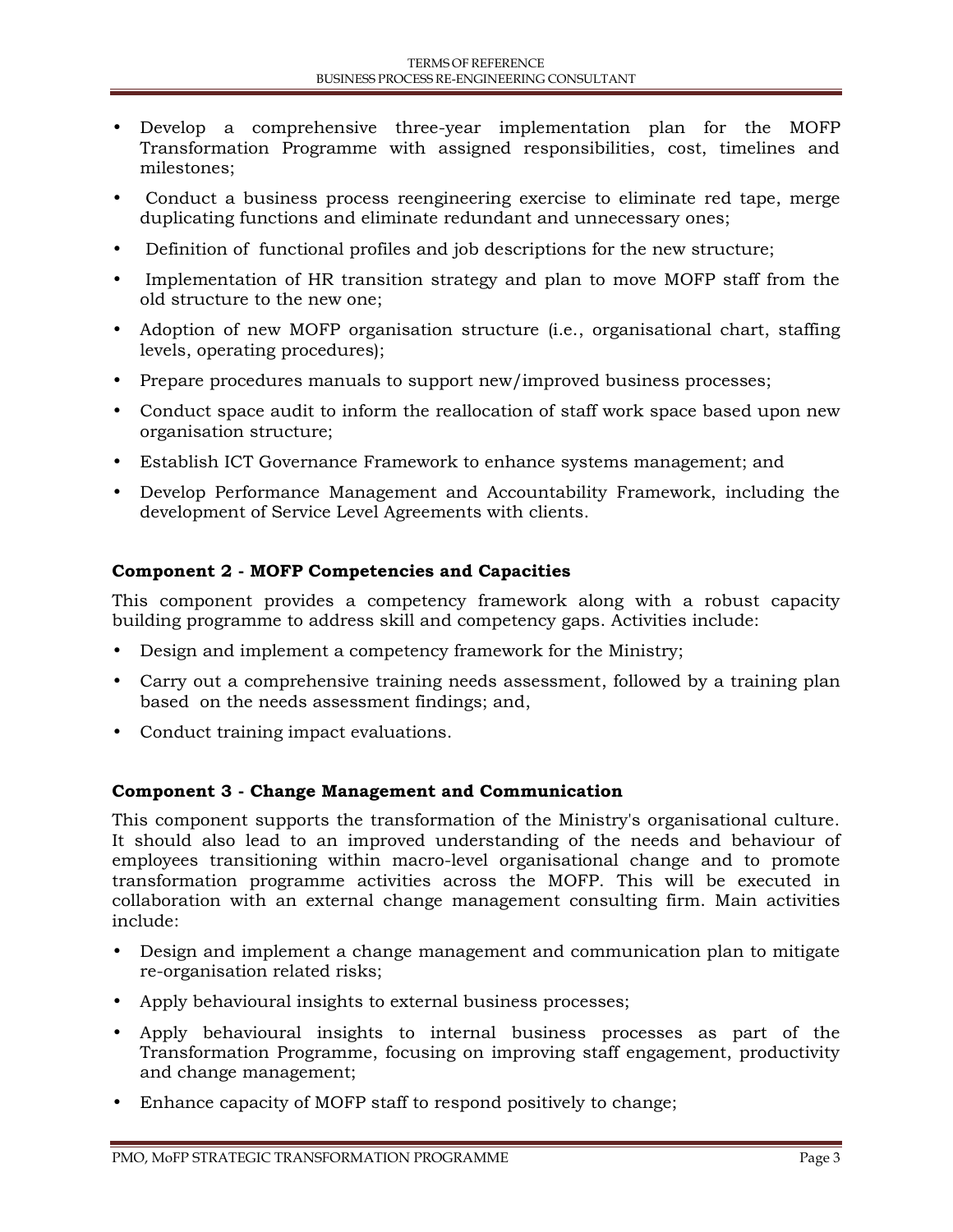- Assure key stakeholders engagement throughout the MOFP transformation process.
- 1.10 To carry out its Transformation Programme, the MOFP will establish an implementation management structure with the following core elements:
- i) creation of a dedicated Programme Management Office (PMO), responsible for ensuring full implementation of the programme. The PMO will be comprised of both consultants and MOFP staff who will provide the technical and advisory support to MOFP senior management for Programme implementation. The MOFP staff will work exclusively and on a full time basis in the PMO. The PMO will include:
	- a. **PMO Director** manage the day to day operations of the PMO and have primary and direct responsibility for components one (1) and two (2);
	- b. **Change Management consulting firm** will have direct and primary responsibility for component three (3) which will design and implement a change management strategy and plan based on the application of behavioural economics, as well as the attendant communication plan;
	- c. **Project Technical Specialists** provide the management analysis and organisational development functions including business process reviews and the development of job descriptions;
	- d. **Change Management and Culture Management Specialist** assist in the implementation of the change management strategy and plan as well as the implementation of the communication plan;
	- e. **Portfolio Analyst** provide the financial management and project management support required for the successful operation of the Programme, as well as assisting in financial reporting and performance updates to International Development Partners.
- ii) establishment of a Transformation Steering Committee (TSC) to support and supervise the implementation of the programme. The TSC, chaired by the Financial Secretary and composed of key stakeholders, will ensure robust program governance, strategic direction and oversight.
- iii) designation of change leaders and change agents in every unit of the organisation, selected from the MOFP staff.

# **2.0 NATURE AND DURATION OF ASSIGNMENT**

2.1 The Ministry has embarked on implementing the accepted recommendations and various proposals arising from the 2013 Strategic Review along with recommendations from previous work done. To this end, the Ministry is seeking to secure the services of a Business Process Re-engineering consultant for a **period**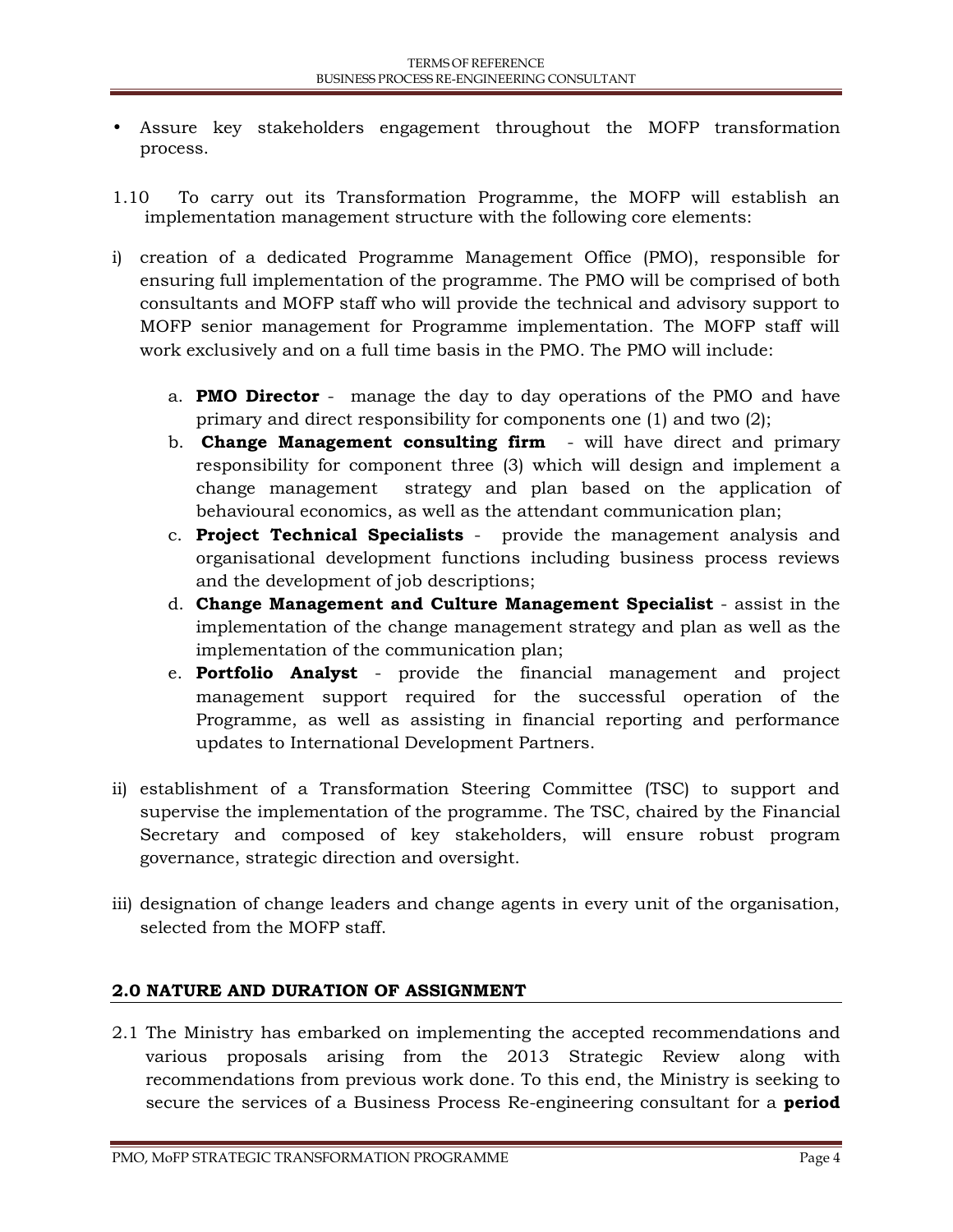**of two (2) years** with the potential for renewal based on satisfactory performance and the needs of the Programme.

# **3.0 SCOPE OF WORK**

3.1 Reporting directly to the PMO Director, the Business Process Re-engineering consultant will work closely with the international change and culture management partners as well as with Strategic Organisational Development Branch to develop and recommend effective organisational development solutions including: conducting business process reviews/reengineering exercises, developing functional profiles, job descriptions and procedural manuals as well as providing advice on the development and implementation of the new organisational structure.

# **3.2 SPECIFIC TERMS OF REFERENCE**

The specific Terms of Reference (TORs) for the consultancy are as follows:

- Establish and document the critical "As is" processes in the Ministry with the assistance of various process owners and other relevant stakeholders.
- Analyse the critical "As is" processes of the Ministry on the basis of its mandate and strategic context and determine gaps in terms of suitability, best practice, efficiency and effectiveness, and other relevant factors.
- Identify processes as part of BPR including beginning and end points, interfaces, as well as organizational units and stakeholders involved, particularly with the units reporting in projects and having financial implications
- In consultation with relevant stakeholders in the Ministry, and based on appropriate benchmarking, efficiency considerations, and other acceptable basis, establish a portfolio of "To be/Should be" processes for the Ministry and provide specific justification for the proposed processes, as well as simulations of how the processes would work in practice.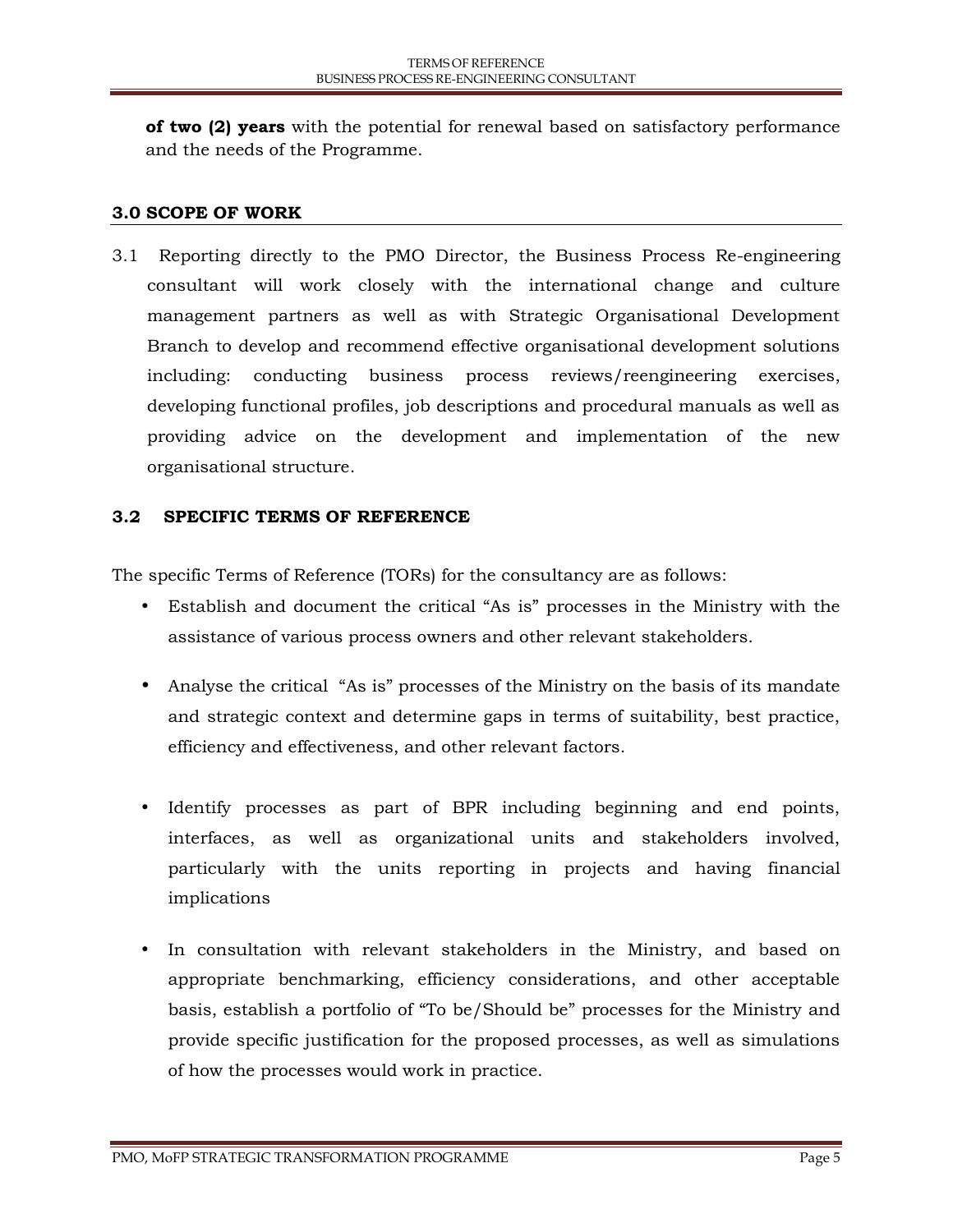- Undertake/facilitate the relevant training of members of staff on any aspect of the exercise e.g. process documentation or process analysis.
- Collaborate with the Change Consultant, BIT and other stakeholders to design and implement an appropriate Change Management strategy that would run parallel to the BPR exercise enabling smooth implementation.
- Make recommendation on the structure and reporting lines in the Ministry.
- Identify and make recommendations for the utilization of various forms of contracting out or contracting in, service provision functions and assess whether sufficient number of alternative suppliers can be identified and estimate cost efficiency gains of various alternatives proposed;
- Identify and make recommendations on how IT systems and capabilities can influence and improve process design in the Ministry;
- Design and reengineer a prototype of the new process (along with identification of structures and processes to be rationalized or outsourced or strengthened) along with expected service standards in line with business objectives such as cost reduction, time reduction, output quality improvement;
- Identify training and logistics requirements of process reengineering.

In leading the processes to undertake the Specific Terms of Reference and the overall Scope of Work, the Consultant will conduct appropriate organizational development interventions, provides effective monitoring and promotes the adoption of best practices in change management. It is expected that among other things the consultant will;

 Develop and recommend appropriate organizational development programmes and solutions with a view to improving the efficiency and effectiveness of the Ministry's operations;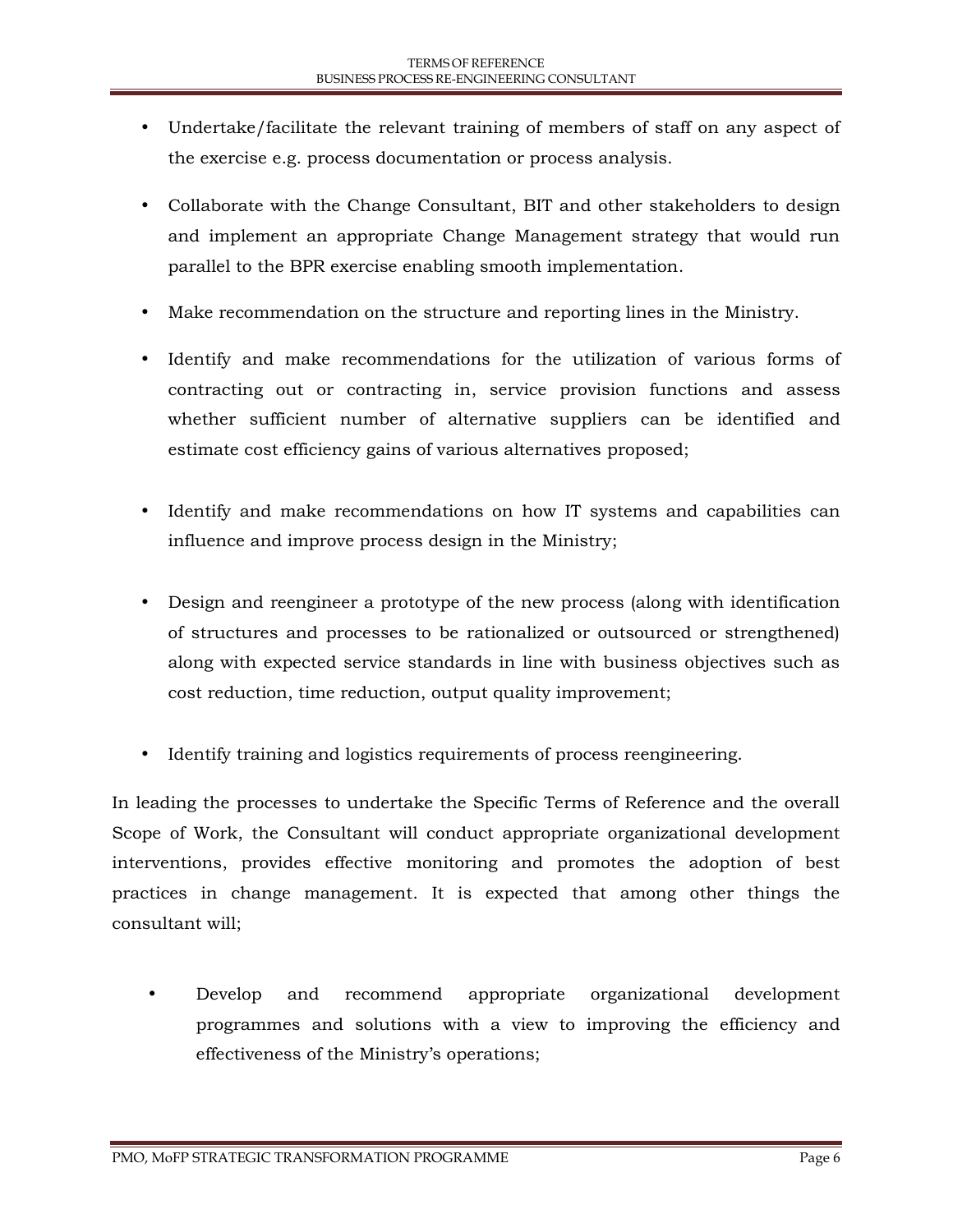- Study, propose and implement systems and procedures to develop greater efficiency and productivity;
- Conduct organizational reviews, systems and procedures studies and makes recommendations;
- Examine the operations and workflow of identified divisions to determine systematic weaknesses e.g. duplication/overlaps, waste as well as activities that do not add value to the process by;
	- **-** Conducting interviews with staff;
	- **-** Observing the activities of staff in the working environment
	- **-** Administering questionnaires
	- **-** Reviewing previous reports/documents existing job descriptions and charts
	- **-** Preparing flow chart of current operations
- Collect job related data through interviews, questionnaires, observations and examines records to validate findings;
- Develop/review standard operating policies and procedures;
- Prepare and issue final report of findings and recommendations;
- Assist with implementation of recommendations;
- Incorporate industry practices and research findings;
- Research, design and develop proactive policy initiatives and procedures;

The consultant will ensure that the BPR report is prepared in a participatory manner that supports and strengthens the commitment of the Ministry's management and staff; ensures the realism in terms of scope and expectations; acknowledges the challenges inherent in the process such as resistance to change.

# **4.0 QUALIFICATIONS/ EXPERIENCE**

- Masters Degree in Organizational Development or Business Management or similar discipline.
- Certificate/Diploma in Management Analysis.
- Seven (7) years experience in the organizational development process design or improvement.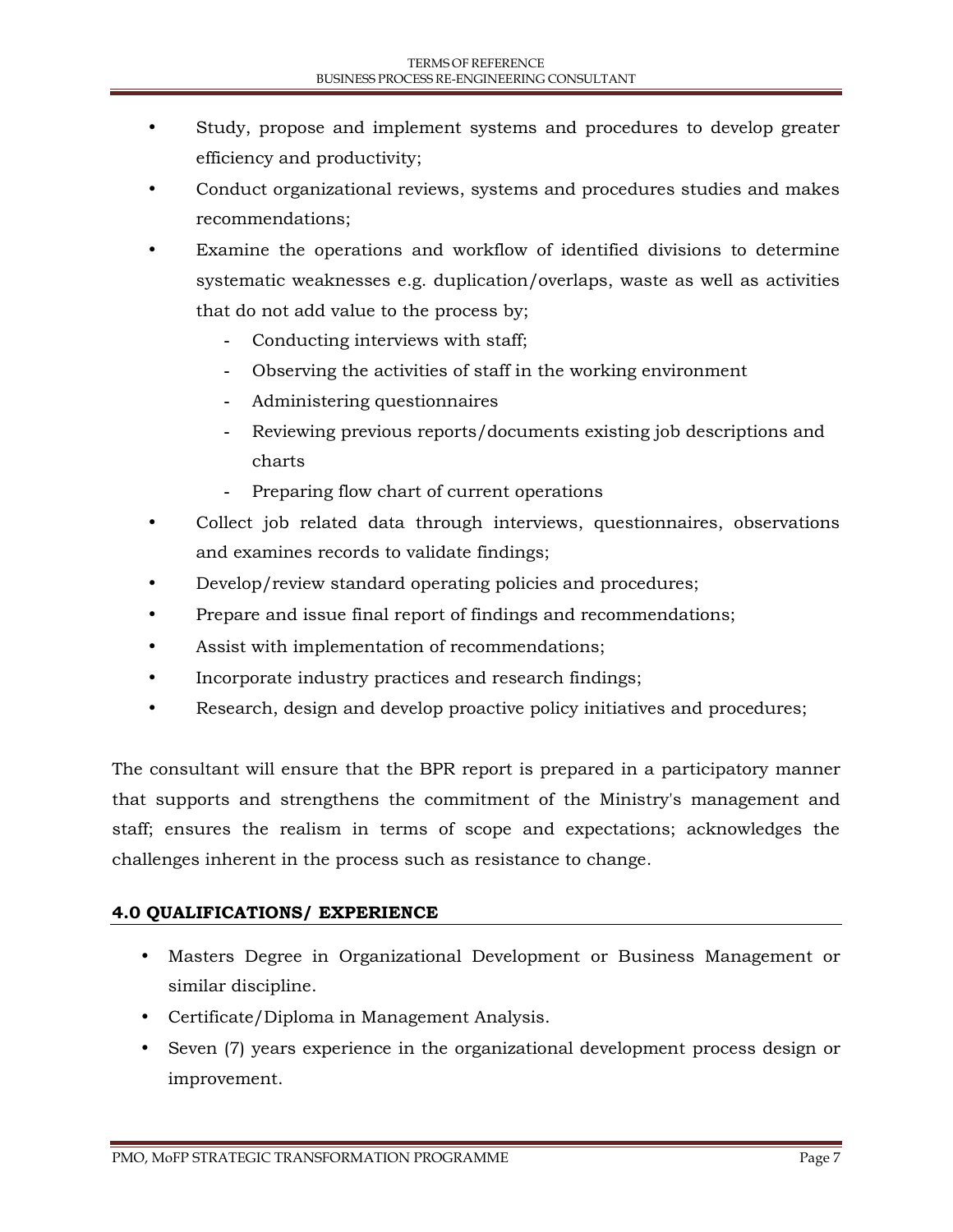- Experience with process mapping and modelling software, including Microsoft Visio and the development of process maps for current and future states of an organization's business processes.
- MS Office Proficiency in Word, Excel, Power Point.

### **5.0 SPECIFIC KNOWLEDGE AND SKILLS**

- Demonstrated experience in organisational development interventions.
- Extensive knowledge and understanding of financial controls and risk management including the development of contingencies and mitigation plans.
- Sound understanding of government machinery and operations in order to meet the needs of the Ministry and an ability to provide realistic expectations.
- Sound understanding and knowledge of standard project management tools and techniques to schedule, plan and correct project performance.
- Sound understanding and knowledge of the Ministry's core business strategies to inform business process reviews.
- Excellent critical reasoning, quantitative and qualitative analysis skills.
- Strong environmental scanning, analysis and interpretive skills.
- Strong negotiating and persuasive presentation skills.
- Proficiency and experience at working with multidisciplinary teams and cultivating strategic alliances with local and international organisations.

## **6.0 OFFICE ACCOMMODATION**

The work will be carried out in Jamaica and be housed within the MOFP, Kingston Jamaica offices.